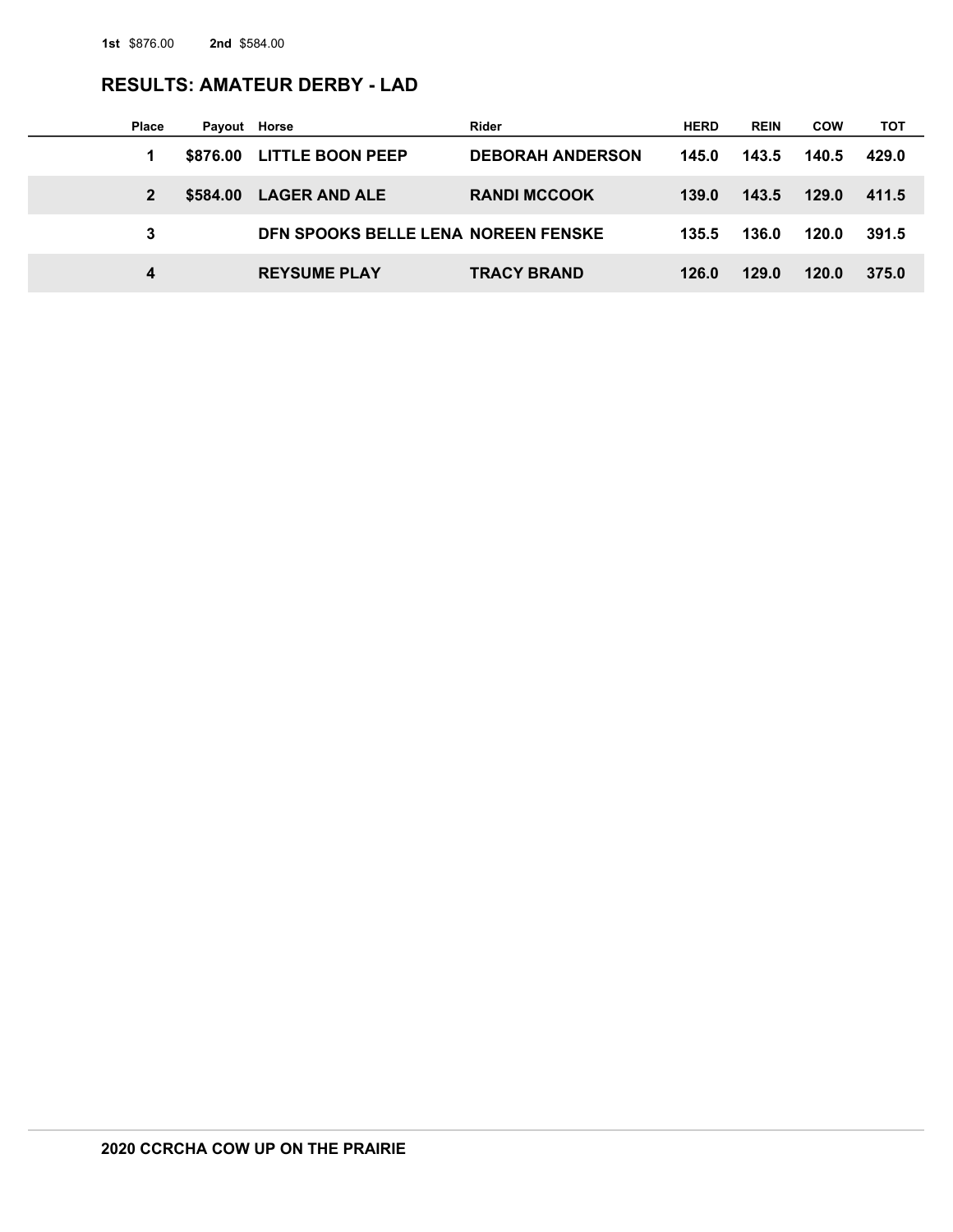## **RESULTS: LEVEL ONE LIMITED OPEN DERBY - LAD**

| Place          | Payout Horse |                                      | <b>Rider</b>           | <b>HERD</b> | <b>REIN</b> | COW   | <b>TOT</b> |
|----------------|--------------|--------------------------------------|------------------------|-------------|-------------|-------|------------|
| 1              |              | \$1275.00 SINDICAT WOMAN             | <b>TYLER ALBRECHT</b>  | 144.5       | 136.5       | 145.5 | 426.5      |
| $\overline{2}$ |              | \$1062.50 REYDAS SUGAR KAT           | <b>SARAH WOLFS</b>     | 138.5       | 137.5       | 145.0 | 421.0      |
| 3              | \$850.00     | <b>DFN SPOOKY CAT</b>                | <b>TYLER DARROCH</b>   | 145.5       | 142.5       | 130.5 | 418.5      |
| 4              | \$637,50     | <b>VONS GOLDEN REYS</b>              | <b>ADAM BLACKMON</b>   | 142.0       | 140.0       | 132.0 | 414.0      |
| 5              | \$425,00     | WKK ROADSIDE WHISKEY AMOS ABRAHAMSON |                        | 141.5       | 135.5       | 136.0 | 413.0      |
| 6              |              | PIC A PEPTO                          | <b>ADAM BLACKMON</b>   | 146.0       | 139.0       | 127.5 | 412.5      |
| $\overline{7}$ |              | <b>PEPCIDS SMART DRY</b>             | <b>TYLER DARROCH</b>   | 142.0       | 139.5       | 129.5 | 411.0      |
| 8              |              | <b>HD BOONSHINE CASH</b>             | <b>ANNA GIMBLETT</b>   | 133.5       | 141.5       | 129.5 | 404.5      |
| 9              |              | <b>HIGH POWERED PEPTO</b>            | <b>SARAH WOLFS</b>     | 137.5       | 141.5       | 124.5 | 403.5      |
| 10             |              | <b>WHIZ CHIC STARLIGHT</b>           | <b>WHITNEY WATSON-</b> | 120.0       | 134.0       | 120.0 | 374.0      |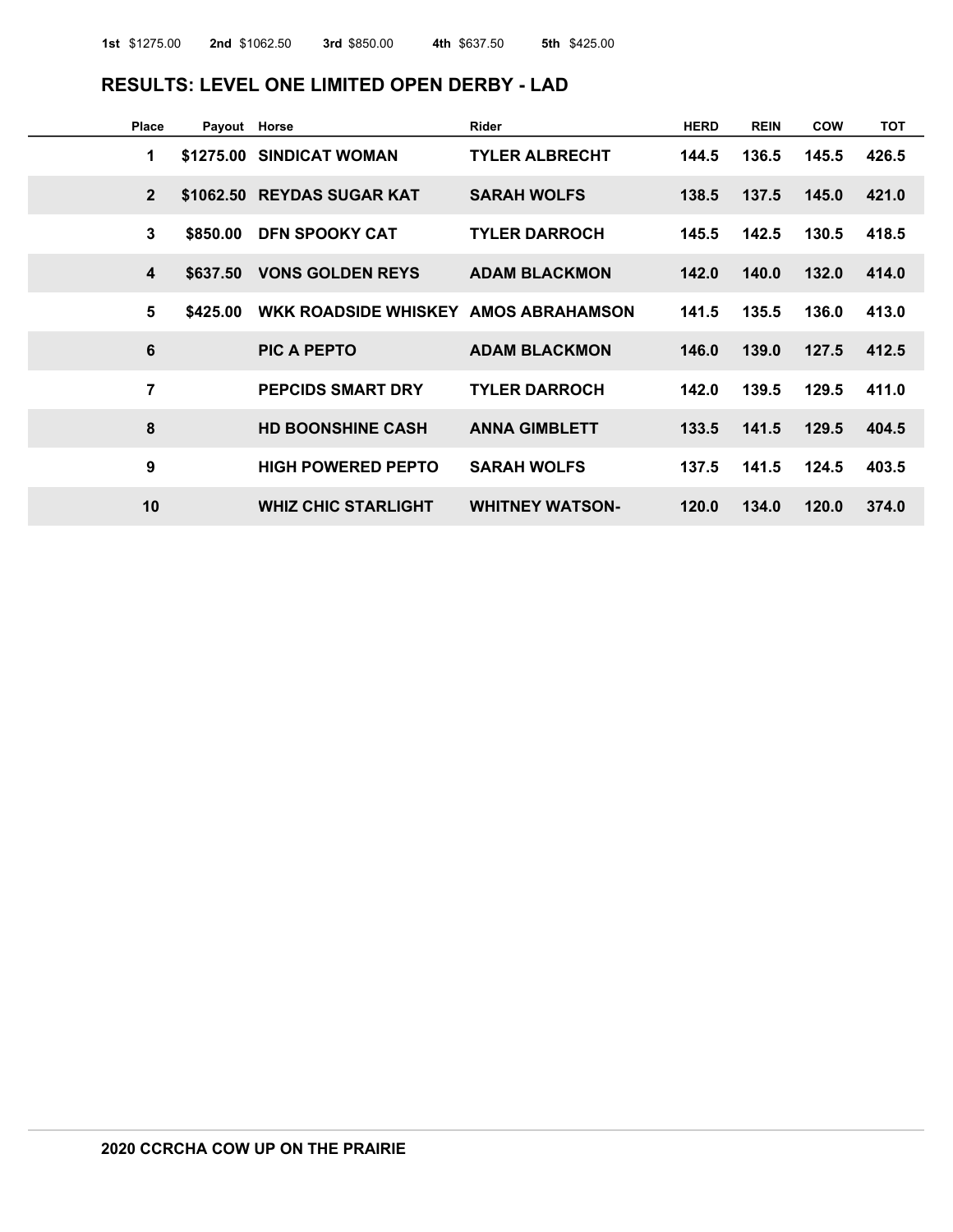## **RESULTS: NON PRO DERBY - LAD**

| Place        | Payout Horse |                                     | Rider                   | <b>HERD</b> | <b>REIN</b> | <b>COW</b> | тот   |
|--------------|--------------|-------------------------------------|-------------------------|-------------|-------------|------------|-------|
| 1            |              | \$2850.00 LITTLE BOON PEEP          | <b>DEBORAH ANDERSON</b> | 145.0       | 143.5       | 140.5      | 429.0 |
| $\mathbf{2}$ |              | \$1710.00 HES REYL HOT              | <b>MARK PARSONS</b>     | 142.0       | 146.5       | 139.5      | 428.0 |
| 3            |              | \$1140.00 WANNA TALK MONEY          | <b>CLAYTON HINES</b>    | 139.5       | 143.0       | 134.0      | 416.5 |
| 4            |              | DEN SPOOKS BELLE LENA NOREEN FENSKE |                         | 135.5       | 136.0       | 120.0      | 391.5 |
| 5            |              | <b>REYSUME PLAY</b>                 | <b>TRACY BRAND</b>      | 126.0       | 129.0       | 120.0      | 375.0 |
| 6            |              | <b>MAXIMUM SAN MASTER</b>           | <b>STEVE HOAR</b>       | 141.5       | 0.0         | 131.0      | 272.5 |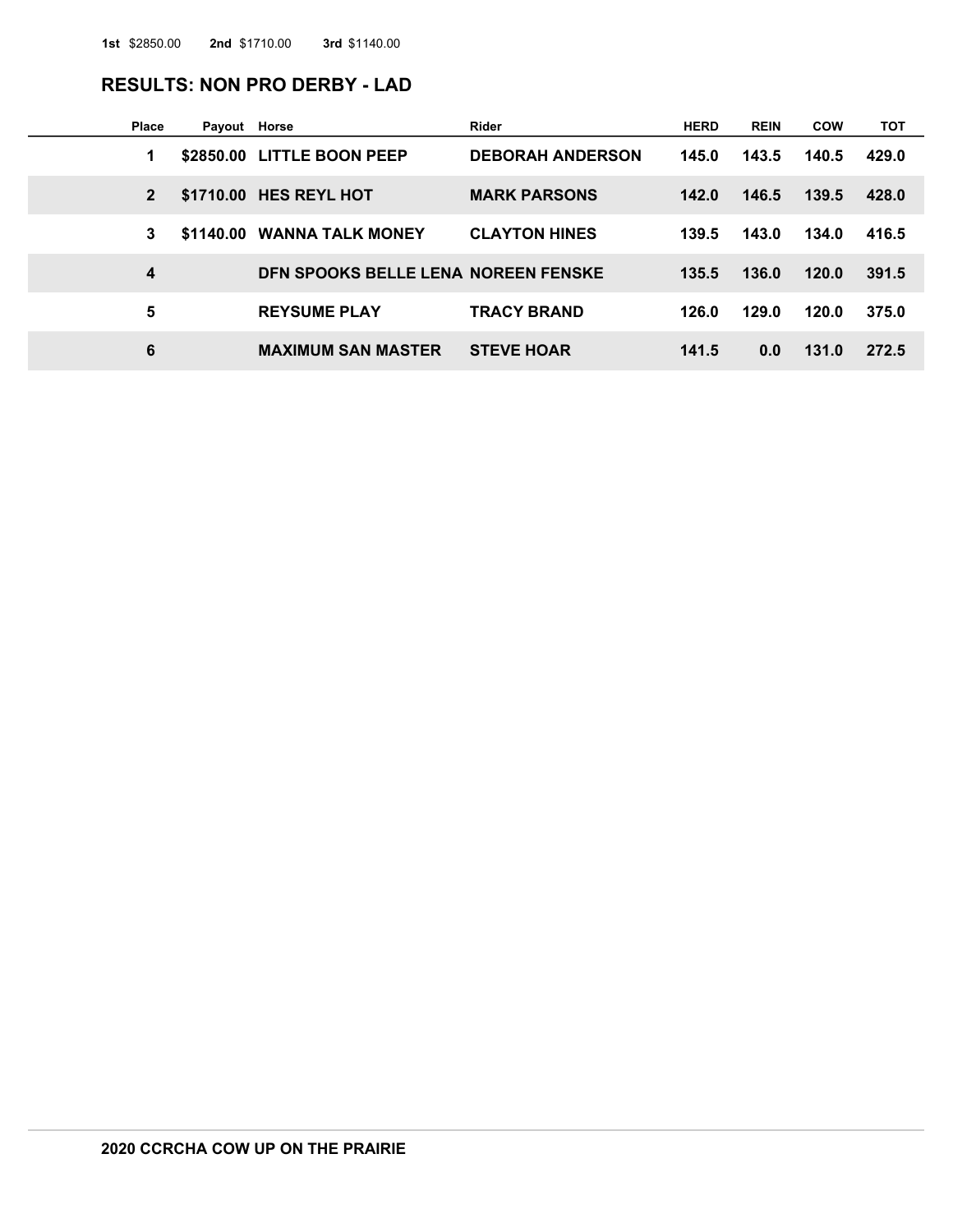# **RESULTS: NON PRO LIMITED DERBY - LAD**

| <b>Place</b> | Payout Horse |                        | Rider                    | <b>HERD</b> | <b>REIN</b> | <b>COW</b> | тот   |
|--------------|--------------|------------------------|--------------------------|-------------|-------------|------------|-------|
|              | \$850,00     | <b>WR HOTSHOT</b>      | <b>KATIE WILSON</b>      | 145.0       | 144.5       | 145.0      | 434.5 |
|              | \$510,00     | <b>ONE STYLISH OAK</b> | <b>AMY BRATTEBO</b>      | 142.0       | 144.0       | 142.5      | 428.5 |
| 3            | \$340,00     | LHR REY C TIME         | <b>KERRI WEIN</b>        | 144.0       | 141.5       | 138.0      | 423.5 |
| 4            |              | DEVIL IN THE DEEPBLU   | <b>DEB SIMPSON</b>       | 141.0       | 135.5       | 137.5      | 414.0 |
| 5            |              | <b>CR TUFF TORNADO</b> | <b>HEATHER MCFARLANE</b> | 137.0       | 129.5       | 142.5      | 409.0 |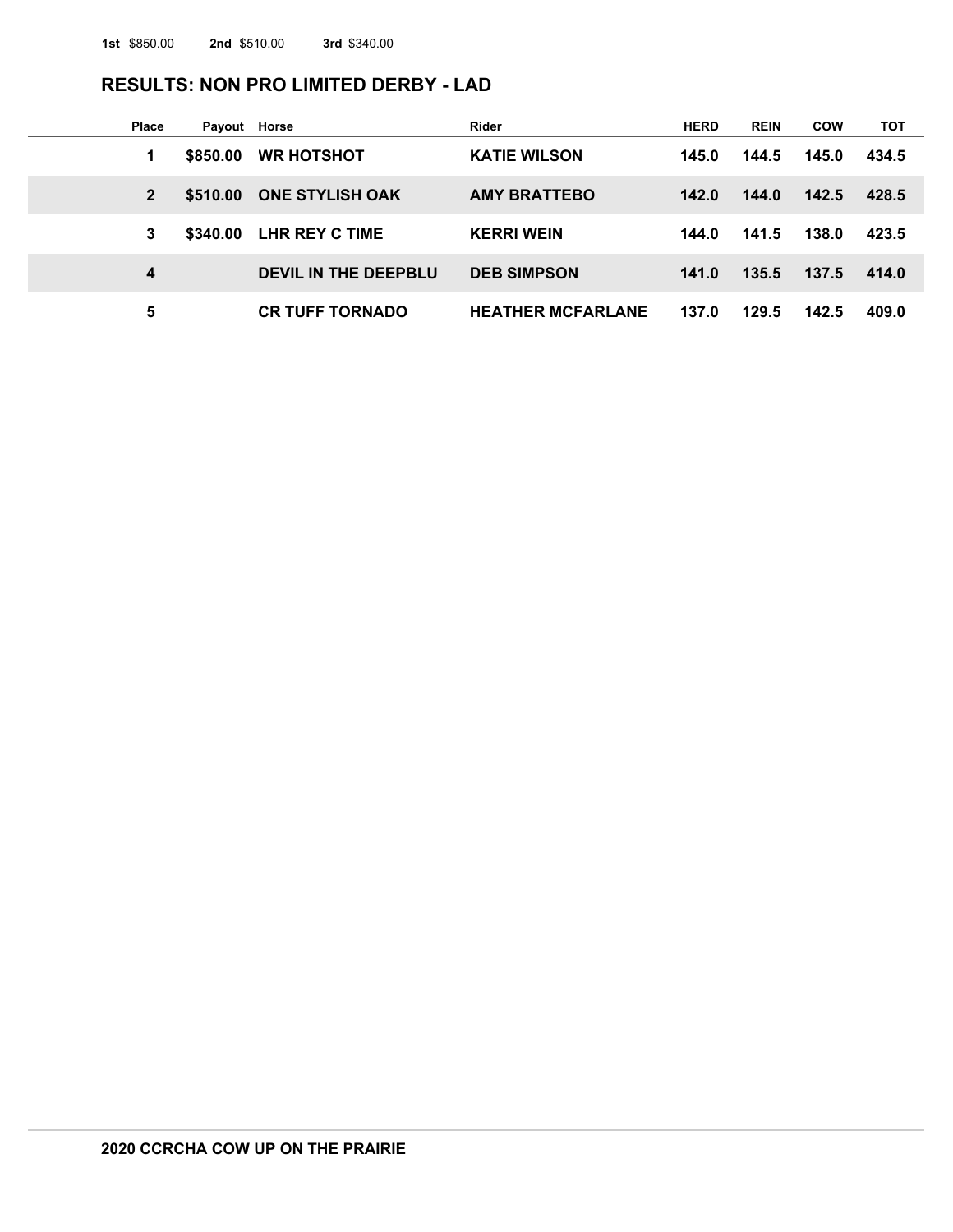## **RESULTS: OPEN DERBY - LAD**

| <b>Place</b>            | Payout Horse |                               | <b>Rider</b>           | <b>HERD</b> | <b>REIN</b> | <b>COW</b> | <b>TOT</b> |
|-------------------------|--------------|-------------------------------|------------------------|-------------|-------------|------------|------------|
| 1                       | \$5040.00    | <b>STYLISH RASCAL</b>         | <b>SETH ABRAHAMSON</b> | 149.0       | 148.5       | 145.5      | 443.0      |
| $\overline{2}$          |              | \$4032.00 NORTHERN METALLIC   | <b>JOHN SWALES</b>     | 148.0       | 147.5       | 147.0      | 442.5      |
| 3                       | \$3024.00    | <b>DELUXE STRLIT NIGHT</b>    | <b>DALE CLEARWATER</b> | 149.5       | 144.0       | 147.5      | 441.0      |
| $\overline{\mathbf{4}}$ |              | \$2016.00 HAY SWEET FREYA     | <b>DALE CLEARWATER</b> | 145.0       | 145.5       | 146.5      | 437.0      |
| 5                       | \$1512.00    | <b>TIME FOR A PEPTOMINT</b>   | <b>DALE CLEARWATER</b> | 144.0       | 143.5       | 147.5      | 435.0      |
| $6\phantom{1}$          |              | \$1176.00 TOPSAIL SMOKING GUN | <b>ROBERT (CODY)</b>   | 140.0       | 149.0       | 144.5      | 433.5      |
| $\overline{7}$          |              | <b>NEVER GIVING IN</b>        | <b>JOHN SWALES</b>     | 146.0       | 137.0       | 150.0      | 433.0      |
| 8                       |              | <b>BUDLIGHTS RACHEL</b>       | <b>CLINT SWALES</b>    | 141.5       | 147.0       | 142.5      | 431.0      |
| $\boldsymbol{9}$        |              | ONE TIME UP NORTH             | <b>CHET MARTIN</b>     | 141.5       | 144.5       | 140.5      | 426.5      |
| 10                      |              | <b>SUGARHOWYOUGETSOFL</b>     | <b>CAYLEY WILSON</b>   | 146.5       | 145.0       | 134.0      | 425.5      |
| 11                      |              | <b>BK THIS CHICS SMART</b>    | <b>CAYLEY WILSON</b>   | 142.0       | 146.5       | 136.5      | 425.0      |
| 12                      |              | <b>SMART TWISTED CAT</b>      | <b>JOHN MURPHY</b>     | 141.0       | 146.0       | 137.5      | 424.5      |
| 13                      |              | <b>STYLED TO THE NINES</b>    | <b>KENT WILLIAMSON</b> | 141.5       | 144.5       | 136.5      | 422.5      |
| 14                      |              | <b>BET SHES A ROYAL CAT</b>   | <b>CHET MARTIN</b>     | 142.0       | 140.5       | 137.0      | 419.5      |
| 15                      |              | <b>SHES ALMOST WRIGHT</b>     | <b>SETH ABRAHAMSON</b> | 140.5       | 145.0       | 133.5      | 419.0      |
| 16                      |              | <b>DFN SPOOKY CAT</b>         | <b>TYLER DARROCH</b>   | 145.5       | 142.5       | 130.5      | 418.5      |
| 17                      |              | <b>VONS GOLDEN REYS</b>       | <b>ADAM BLACKMON</b>   | 142.0       | 140.0       | 132.0      | 414.0      |
| 18                      |              | <b>CATS LIL HICKIE</b>        | <b>RICK WIEBE</b>      | 144.0       | 143.5       | 0.0        | 287.5      |
|                         |              |                               |                        |             |             |            |            |